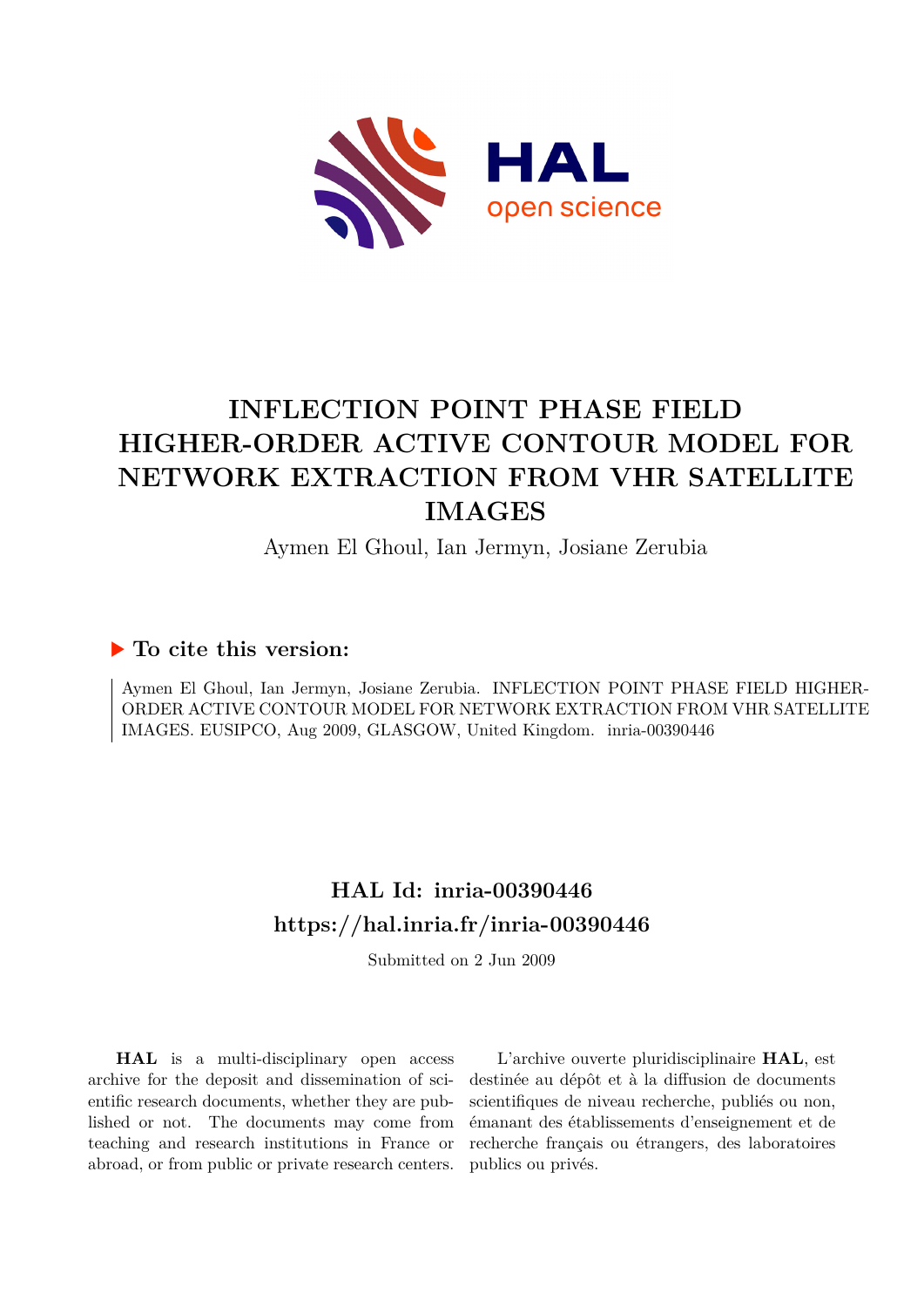### **INFLECTION POINT PHASE FIELD HIGHER-ORDER ACTIVE CONTOUR MODEL FOR NETWORK EXTRACTION FROM VHR SATELLITE IMAGES**

*Aymen El Ghoul, Ian H. Jermyn, and Josiane Zerubia*

ARIANA - Joint Team-Project INRIA/CNRS/UNSA 2004 route des Lucioles, BP 93, 06902 Sophia Antipolis Cedex, France email: {aymen.el−ghoul, ian.jermyn, josiane.zerubia}@sophia.inria.fr web: www-sop.inria.fr/ariana

#### **ABSTRACT**

The segmentation of networks is important in several imaging domains, and models incorporating prior shape knowledge are often essential for the automatic performance of this task. We incorporate such knowledge via phase fields and higher-order active contours (HOACs). In this paper: we introduce an improved prior model, the phase field HOAC 'inflection point' model of a network; we present an improved data term for the segmentation of road networks; we confirm the robustness of the resulting model to choice of gradient descent initialization; and we illustrate these points via road network extraction results on VHR satellite images.

#### **1. INTRODUCTION**

Remote sensing imagery plays an important role in many areas, including cartography, and the study and maintenance of the environment. This is particularly true of very high resolution (VHR) satellite images, which offer an enormous richness of information, if only it could be extracted. In this paper, we focus on road network extraction in rural areas from VHR multi-spectral satellite images.

The core contribution of the present paper is to refine the phase field higher-order active contour (HOAC) model introduced by [6] using the stability analysis described in [3]: we insist that a branch of the road network be an inflection point of the energy rather than a local minimum. This has two effects: it reduces to one the number of free parameters in the prior model, and it eliminates 'phantom roads' in the background region.

In addition, we test two models for multi-spectral image data in both background and foreground: a multivariate Gaussian model, and a mixture of two multivariate Gaussians. While the former behaves better as a maximum likelihood estimator, the latter invariably outperforms it when coupled with the phase field HOAC prior. We also test the initialization sensitivity of the model, always an important issue when dealing with gradient descent optimization methods as we do here. We find that due to the large amount of prior information contained in the model, many potential local minima are eliminated, and the result is very insensitive to the initialization except for one extreme worst case.

#### **1.1 Background**

Road network extraction is a difficult problem, because such networks are frequently not distinguishable from the background by local image measurements alone. Rather, it is the 'shape' of the region  $R$  in the image domain occupied by the network that distinguishes them: networks occupy regions in the image domain composed of a set of branches that join together at junctions. We adopt a probabilistic approach and MAP estimation to formulate the problem: we estimate the region *R* by maximizing a posterior probability,  $P(R|I,K)$ where *I* is the original image and *K* represents prior knowledge about *R* and the relation between *R* and *I*. As usual, this can be written up to an irrelevant normalization as the product of a likelihood  $P(I|R,K)$  and a prior  $P(R|K)$ . In practice, we deal with negative log probabilities: we minimize a total energy  $E(R, I)$  that is the sum of a likelihood term  $E_I(I, R)$ and a prior term  $E_P(R)$ .

There has been a significant amount of work on shape modelling for segmentation, but most of this work uses priors that model shape by comparing the region sought to reference regions [1, 8]. This works well for many applications, but is not appropriate when the region sought can have an arbitrary topology, as in the case of networks. To model such regions, 'higher-order active contours' (HOACs) were introduced [7]. Unlike the original active contours [5] and their successors, this new generation of active contours incorporates non-trivial shape information about a region via longrange interactions between region boundary points.

The HOAC prior energy defined in [7] was used to model network-shaped regions. However, the same energy can be used to model other families of regions too, notably a 'gas of circles' [4]), simply by varying the model parameters. Thus, in order to use the model for network segmentation, one has to know which parameter ranges lead to stable networks, as opposed, for example, to stable circles. In [3], the stability to small perturbations of a network branch, abstracted as a long bar, was analysed via a Taylor series expansion up to second order. The result is a phase diagram that shows which parameter values give rise to stable networks.

The contour representation suffers from a number of drawbacks, both for classical active contours in general, and for HOACs in particular. To overcome these drawbacks, in [6] HOACs were reformulated as nonlocal 'phase field' models. This formulation facilitates model analysis and implementation, allows a 'neutral' initialization and complete topological freedom, and results in reduced execution times, sometimes by an order of magnitude.

In section 2, we briefly recall the HOAC model for networks, and the stability analysis. We then explain, in section 2.2, the rationale and implementation of the main contribution of the present paper: the 'inflection point model'. In section 2.3, we briefly recall the phase field formulation of HOACs, and then show how to construct a phase field version of the inflection point model. In section 3, we describe the two data models we will test. In section 4, we describe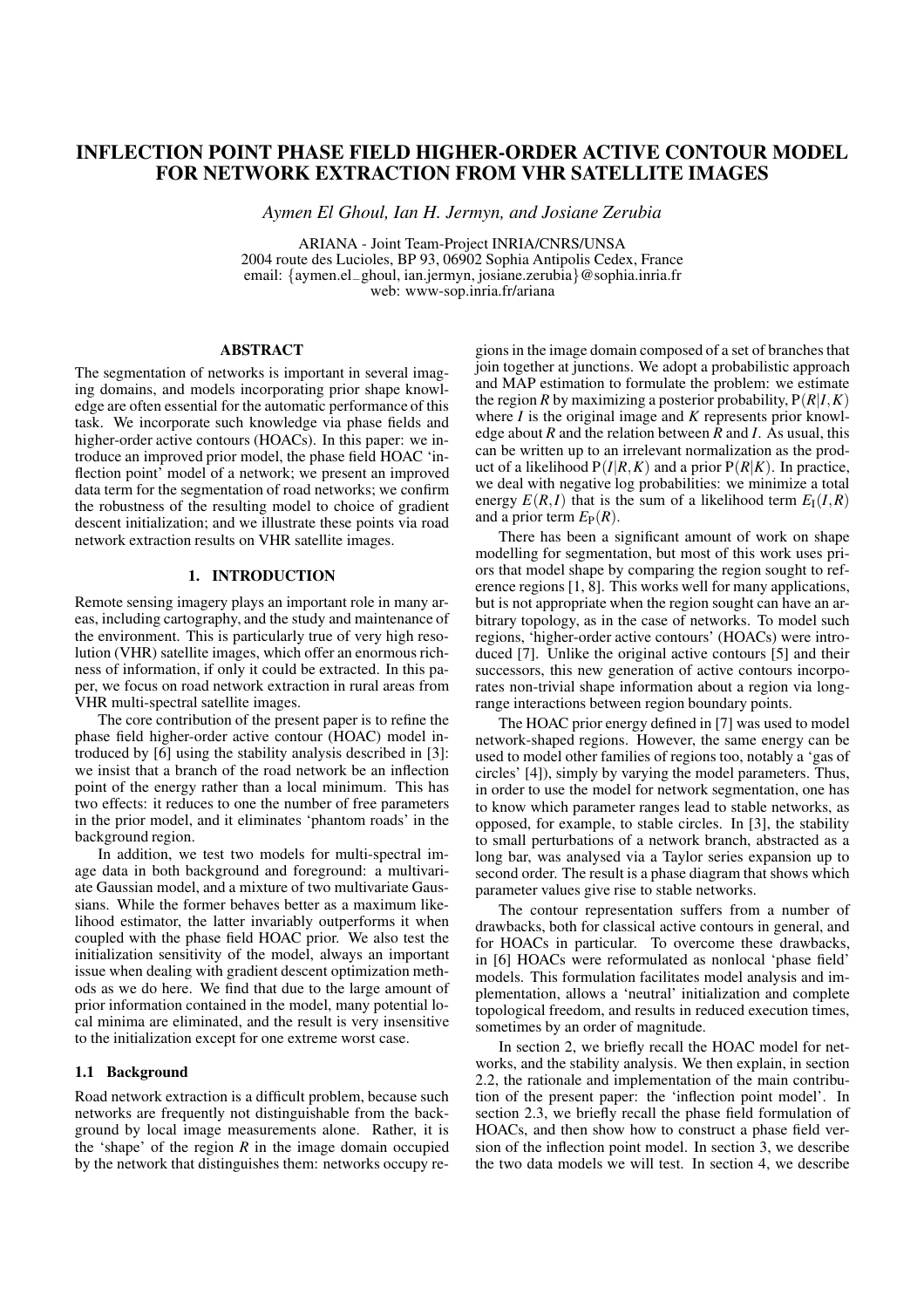

Figure 1: 1(a) and 1(b) plot  $e_0$  against bar width  $w_0$ , with  $(\alpha_C, \beta_C) = (0.8, 0.53)$  and  $(0.7, 0.363)$  respectively, giving a minimum at  $w_0^* = 1.2$  and an inflection point at  $w_0^* = 0.88$ .

experiments that test the data models, confirm the theoretical rationale for and practical improvements obtained from the inflection point model, and that demonstrate the robustness of the results to the initialization. We conclude in section 5.

#### **2. INFLECTION POINT MODELS OF NETWORKS**

The prior HOAC energy introduced in [7] is

$$
E_{C,G}(R) = \lambda_C L(R) + \alpha_C A(R)
$$
  
 
$$
- \frac{\beta_C}{2} \iint_{(S^1)^2} dt \, dt' \, \dot{\gamma}(t) \cdot \dot{\gamma}(t') \, \Psi(\frac{|\gamma(t) - \gamma(t')|}{d}) \,, \quad (1)
$$

where  $R$  is a region in the image domain;  $L$  is region boundary length; *A* is region area; γ is an embedding representing the region boundary, parameterized by  $t \in S^1$ ;  $\dot{\gamma}$  is its derivative, *i.e.* the tangent vector field;  $\Psi(z)$  defines the interaction between two boundary points separated by a distance *zd*; and  $\lambda_C$ ,  $\alpha_C$ ,  $\beta_C$ , and *d* are real parameters. The long-range interaction is responsible for the prior shape information.

This HOAC prior energy was used in [7] to model networks. However, it was soon discovered that it could be used to model other families of regions too, notably a 'gas of circles' [4], simply by varying the model parameters. Thus, in order to use the model for network segmentation, it is important to know which parameter ranges lead to stable networks.

#### **2.1 Stable networks**

In [3], a stability analysis of a network branch, abstracted as a long bar, was described. The energy *EC*,<sup>G</sup> was expanded about a long bar configuration to second order in a small perturbation  $δγ$  (expressed in the Fourier basis for simplicity):

$$
e_{\mathcal{G}}^{(2)}(\gamma) = e_0 + e_1 (a_{1,0} - a_{2,0}) + \frac{1}{2} \sum_k a_k^{\dagger} e_2 a_k , \qquad (2)
$$

where  $a_k = (a_{1,k}^*, a_{2,k})$  and  $a_{i,k}$  is the Fourier coefficient of frequency *k* corresponding to the side of the bar labelled by  $i \in \{1, 2\}$ ; † and  $*$  indicate respectively Hermitian and complex conjugates.  $e_0(w_0)$  is the energy per length unit of a long  $\phi$  bar of width *w*<sub>0</sub>, while  $e_1(w_0) = \partial e_0(w_0)/\partial w_0$ .  $e_2(w_0,k)$ is, for each frequency *k*, a symmetric  $2 \times 2$  matrix whose diagonal and off-diagonal terms, *e*<sup>20</sup> and *e*21, express the self-energy of perturbations of one side, and the interaction between perturbations of opposite sides of the bar respectively. For future use, we define dimensionless parameters  $\hat{w}_0 = w_0/d$ ,  $\hat{\alpha} = \alpha_C d/\lambda_C$  and  $\hat{\beta} = \beta_C d/\lambda_C$ , and without loss



Figure 2: Phase diagram. Maroon, red, yellow, green, white, blue, pink, grey, magenta correspond respectively to B+, C+, B+ C+, B+ C-, UB UC, B- C+, B- C-, C- and B-; B, C, U, + and - refer respectively to bar, circle, unstable, positive energy and negative energy.

of generality, we put  $\lambda_c = d = 1$ . Thus the problem is reduced to finding the ranges of  $\alpha_C$  and  $\beta_C$  allowing a stable bar. The bar is stable (*i.e.* an energy minimum) if and only if:  $e_1(\alpha_C, w_0, \beta_C) = 0$ , which determines  $\beta_C$  in terms of  $\alpha_C$ and  $w_0$ ; and  $e_2(\alpha_C, w_0, \beta_C, k)$  is positive definite for all *k*, *i.e.* its eigenvalues  $\lambda_{+k} = e_{20}(k) \pm e_{21}(k)$ , are positive for all k. These conditions give upper and lower bounds on the parameter values. The result of the analysis, when combined with a similar analysis for the 'gas of circles' model, is illustrated in the phase diagram shown in figure 2. The phase diagram enables parameter values to be chosen to model a particular situation. The sign of  $e_0$  is important: if  $e_0 < 0$  then the bar lengthens to minimize the total energy, while if  $e_0 > 0$  then the bar shrinks until it disappears. The first situation is undesirable because gradient descent tends to create arbitrary network branches to minimize the total energy. Suitable parameter values therefore lie in the maroon region of the phase diagram, which gives a stable bar with positive energy per unit length and no stable circles.

#### **2.2 HOAC inflection point network model**

Figure 1(a) shows the energy per unit length  $e_0(w_0)$  plotted against bar width  $w_0$  for a particular parameter setting from the maroon region with a stable width  $\hat{w}_0^* = 1.2$ . Parameter settings that produce energy curves like figure 1(a) have a disadvantage when minimized using gradient descent. Imagine an area of background in the image, and a network branch formed there by the vagaries of gradient descent. Because it lies in the background, and assuming the data model is reasonable, there will be a force inwards on the branch, tending to make it shrink and disappear. This is as it should be. However, if the width of the branch lies in the basin of attraction of the stable width, there is a threshold that the force has to surmount if it is to push the branch over the maximum shown in figure 1(a), and down to zero width. the result is the formation of 'phantom roads', false positives that cannot disappear due to the stability of the network branch.

Global optimization algorithms are one way to avoid local minima, but unfortunately our problem is NP-hard. We choose a slightly less ambitious approach: we change the energy functional to avoid the creation of these local minima while preserving as much prior knowledge as possible. This problem can be solved by constraining the parameters so that the energy function has an inflection point at a desired width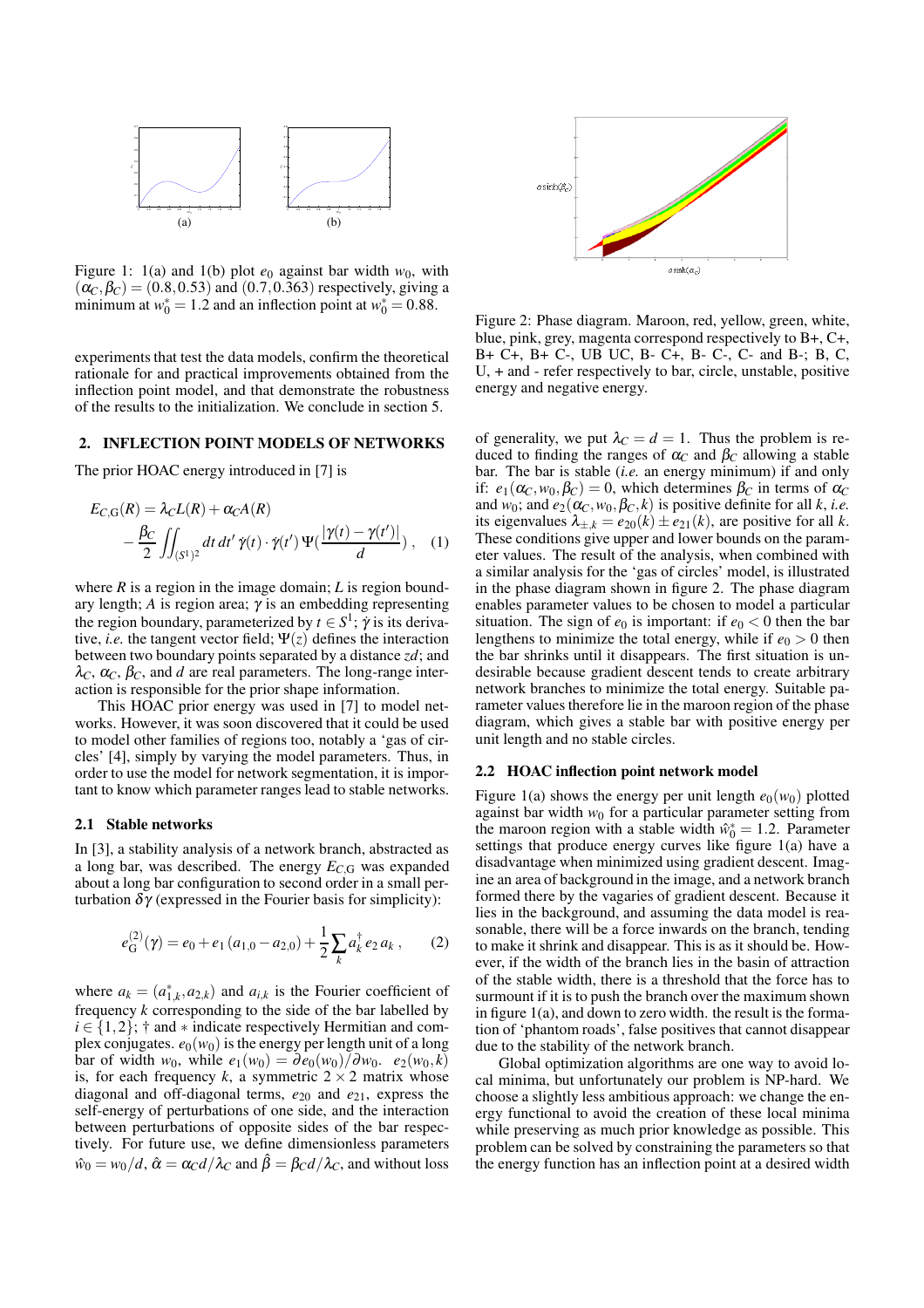*w*<sub>0</sub> (*i.e.*  $\lambda_-(w_0,0) = 0$ ) rather than a minimum. Figure 1(b) shows a plot of energy per unit length versus width for a parameter setting that gives an inflection point. Such inflection points lie on the lower edge of the coloured area of the phase diagram, with  $\hat{\alpha}$  values in the range [0,0.9083]. The value of  $\hat{w}_0 = 0.88$  all along this line, and this is the only value that allows an inflection point. We test this potential solution to the 'phantom road' problem in section 4.

#### **2.3 Phase fields**

A phase field  $\phi$  is a real-valued function on the image domain Ω. A phase field determines a region by the map  $\zeta$ <sub>z</sub>( $\phi$ ) =  ${x \in \Omega : \phi(x) > z}$  where *z* is a given threshold. The basic phase field energy is [6]

$$
E_0(\phi) = \int_{\Omega} dx \left\{ \frac{D}{2} \partial \phi \cdot \partial \phi + \lambda \left( \frac{\phi^4}{4} - \frac{\phi^2}{2} \right) + \alpha (\phi - \frac{\phi^3}{3}) \right\}.
$$
 (3)

The ultralocal terms define the stable phases: they have two minima, at  $-1$  and  $+1$ , which correspond to the background and the network respectively. The derivative term ensures the smoothness of  $\phi$ , giving it an interface of finite width,  $w$ , around the boundary ∂*R*. To introduce prior shape information, a nonlocal term is then added, as with HOACs, to give a total energy  $E_G = E_0 + E_{NL}$ , where

$$
E_{\rm NL}(\phi) = -\frac{\beta}{2} \iint_{\Omega^2} dx \, dx' \, \partial \phi(x) \cdot \partial \phi(x') \, \Psi(\frac{|x - x'|}{d}) \, . \tag{4}
$$

Let  $\phi_R = \arg \min_{\phi: \zeta_z(\phi) = R} E_G(\phi)$ . Then it can be shown that  $E_G(\phi_R) \simeq E_{C,G}(R)$ , thus enabling the use of phase fields instead of HOACs. The parameters of the phase field model can be expressed in terms of those of the contour model:  $\alpha = 0.75 \alpha_C, \beta = 0.25 \beta_C, D = 0.25 w \lambda_C$  and  $\lambda = 15 \lambda_C (1 + \sqrt{1 - 4w^2(\alpha_C/\lambda_C)^2/5})/(8w).$  $1-4w^2(\alpha_C/\lambda_C)^2/5)/(8w).$ 

#### **2.4 Phase field inflection point network model**

To model networks with the phase field model, we first select parameter values for the contour using the phase diagram. In practice, this means fixing  $w_0$  (which is an applicationdetermined physical parameter), and then selecting values of  $\hat{\alpha}$  and  $\hat{\beta}$  from the maroon region of the phase diagram. These give  $\hat{w}_0$ , which gives the required *d*, and hence  $\alpha_C/\lambda_C$ , which is upper-bounded so that  $\lambda$  is real. A choice of  $\lambda_c$  then gives the actual values of the parameters in  $E_{C,G}$ . These are then converted using the equations at the end of the last section (we choose  $w = 3$ ).

Once we impose the inflection point condition,  $\hat{w}_0$  is fixed, and  $\hat{\alpha}$  is sufficient to determine  $\hat{\beta}$  and hence all the other parameters except  $\lambda_C$ . However, the inflection point condition constrains the parameters to a codimension 1 set in parameter space, so that a generic change in the parameters, however small, will violate the condition. One can then wonder how well this condition is preserved when the parameters are converted from contour to phase field, especially since this conversion is based on a relatively crude approximation to  $\phi_R$ . In practice, numerical experiments show that the inflection point condition is well preserved, with configurations at the inflection point remaining stationary to subpixel accuracy over thousands of iterations of gradient descent.



Figure 3: Top row, from left to right: the R-G-B bands of a multispectral satellite image; the G-R-IR bands of the same image; the corresponding manually extracted road network mask. Second row: similar, for a second image. Third row, from, left to right: histograms of the network (red) and background (blue) regions of the R, G, B, and IR bands of the image in the top row; Fourth row: similar, for second image. (Images ©DigitalGlobe, CNES processing, images acquired via ORFEO Accompaniment Program)

#### **3. LIKELIHOOD ENERGY AND ENERGY MINIMIZATION**

So far we have spoken only of the prior energy,  $E_P = E_G$ . In this section, we focus on the likelihood energy  $E_I$ . Figure 3 shows two, 120cm resolution, multi-spectral test images (red, green, blue and infrared bands), together with manually extracted road network masks, and the histograms of the network and the background for each band. We now define two data models: MG and MMG.

#### **3.1 Data energy term**

We assume that  $P(I|R, K) = P(I_R|R, \theta_R, K)P(I_{\bar{R}}|\bar{R}, \theta_{\bar{R}}, K)$ , where  $I_R$  and  $I_{\bar{R}}$  are the restrictions of the image to the network *R* and the background  $\bar{R}$  respectively, and  $\theta_R$  and  $\theta_{\bar{R}}$  are the corresponding model parameters (which previously were included in the generic  $K$ ). We further assume that the image values at different pixels are independent given these parameters. Taking negative logarithms, and using  $\phi_{\pm} = (1 \pm \phi)/2$ to restrict integrations to the network or background respectively, gives the following likelihood energy:

$$
E_{\rm I}(\phi) = -\int_{\Omega} dx \left\{ \ln(\pi_{\theta_R}(I(x))) \phi_+(x) + \ln(\pi_{\theta_R}(I(x))) \phi_-(x) \right\}
$$

$$
= -\int_{\Omega} dx \frac{\phi(x)}{2} \left\{ \ln(\pi_{\theta_R}(I(x))) - \ln(\pi_{\theta_R}(I(x))) \right\} + k,
$$

where  $k$  is a  $\phi$ -independent constant, which we drop.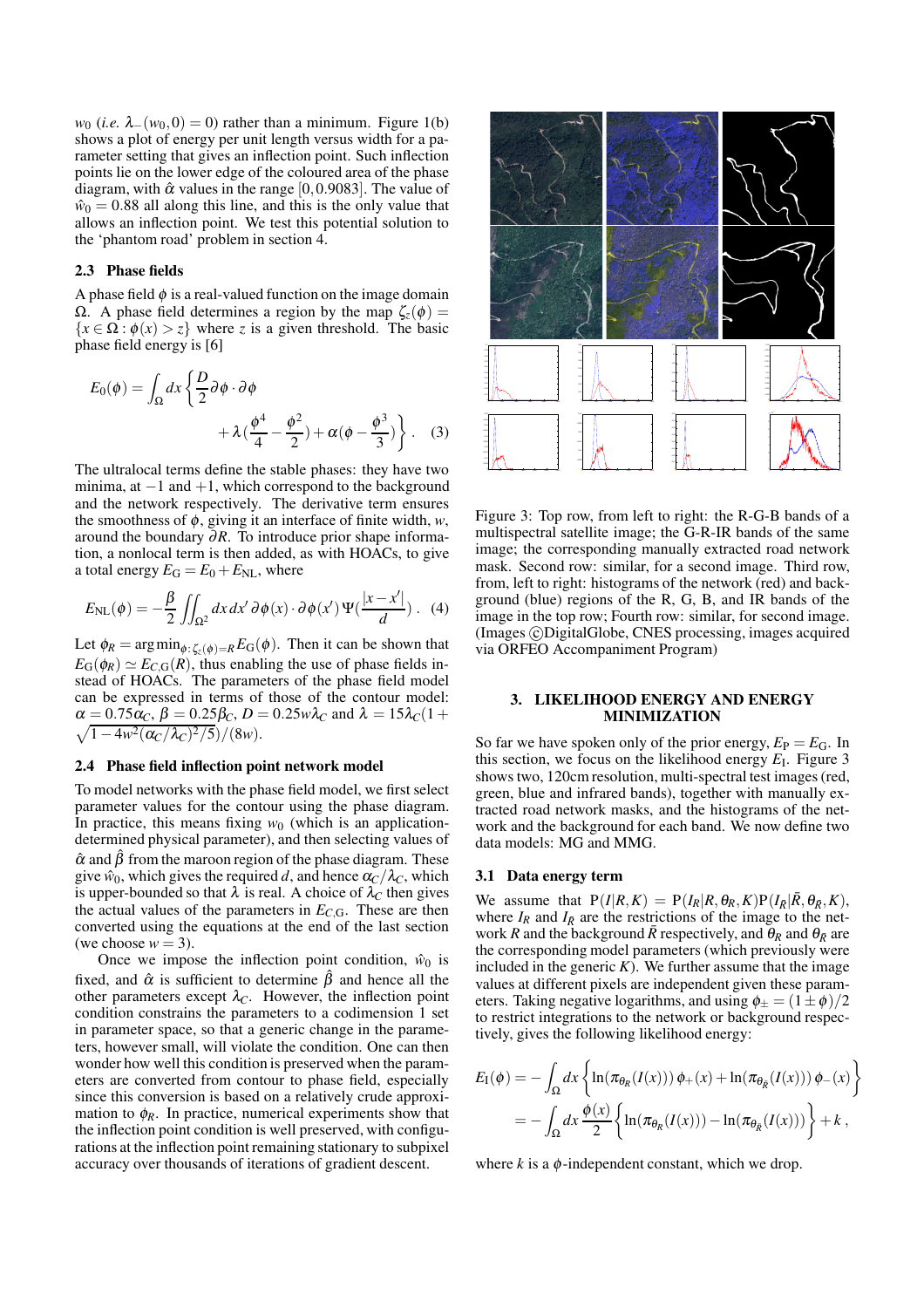

Figure 4: Classification results for the two images in figure 3, from left to right in each row: ML using MG, ML using MMG, MAP using MG, and MAP using MMG. From  $3^{rd}$  to  $4^{th}$  column and from top to bottom:  $(w_0, \hat{\alpha}, \lambda_C) = (2, 0.7646, 15), (2, 0.8385, 5), (2, 0.8385, 20),$ and (2,0.6169,10).

#### **3.2 Multivariate Gaussian model**

After simple calculations, the MG model can be written as

$$
E_{\rm I}(\phi) = \frac{1}{4} \int_{\Omega} dx \left\{ (I(x) - \mu)^{T} \Sigma^{-1} (I(x) - \mu) - (I(x) - \bar{\mu})^{T} \bar{\Sigma}^{-1} (I(x) - \bar{\mu}) + \ln \frac{|\Sigma|}{|\bar{\Sigma}|} \right\} \phi(x) ,
$$

where  $\mu$  and  $\bar{\mu}$  are the mean vectors of the bands of  $I_R$  and  $I_{\bar{R}}$  respectively;  $\Sigma$  and  $\bar{\Sigma}$  are the covariance matrices of  $I_R$  and  $I_{\bar{R}}$  respectively.  $\theta = (\mu, \bar{\mu}, \Sigma, \bar{\Sigma})$  is learnt from the original images and their masks using maximum likelihood.

#### **3.3 Multivariate mixture of two Gaussian model**

The MMG model is designed to take into account the heterogeneity in the appearance of the network produced by occlusions. It takes the form

$$
E_{I}(\phi) =
$$
  
- $\frac{1}{2} \int_{\Omega} dx \left\{ \ln \sum_{i=1}^{2} p_{i} |2\pi \Sigma_{i}|^{-1/2} e^{-\frac{1}{2} (I(x) - \mu_{i})^{T} \Sigma_{i}^{-1} (I(x) - \mu_{i}))} - \ln \sum_{i=1}^{2} \bar{p}_{i} |2\pi \bar{\Sigma}_{i}|^{-1/2} e^{-\frac{1}{2} (I(x) - \bar{\mu}_{i})^{T} \bar{\Sigma}_{i}^{-1} (I(x) - \bar{\mu}_{i}))} \right\} \phi(x).$ 

where  $p_i$  and  $\bar{p}_i$  weight the two Gaussian components for  $I_R$  and  $I_{\bar{R}}$  respectively.  $\theta =$  $(p_1, p_2, \bar{p}_1, \bar{p}_2, \mu_1, \mu_2, \bar{\mu}_1, \bar{\mu}_2, \Sigma_1, \Sigma_2, \bar{\Sigma}_1, \bar{\Sigma}_2)$  is learnt from the original images and their masks using maximum likelihood combined with the EM algorithm [2].

#### **4. EXPERIMENTS AND DISCUSSION**

The total phase field energy to minimize is  $E(\phi) = E_G(\phi) +$  $E_I(\phi)$ . We use gradient descent to seek minima [6].

#### **4.1 MG model vs. MMG model**

We compare the segmentation performance of the MG and MMG data models. We begin by looking at the performance of the two models using maximum likelihood classification,

|            |            | <b>Completeness</b> | Correctness | Quality      |
|------------|------------|---------------------|-------------|--------------|
|            |            | TP                  | TP          | TP           |
|            |            | $(TP+FN)$           | $(TP+FP)$   | $(TP+FP+FN)$ |
| ML         | MG         | 0.7343              | 0.4923      | 0.4179       |
|            | MGM        | 0.8152              | 0.3467      | 0.3214       |
| <b>MAP</b> | MG         | 0.5962              | 0.7955      | 0.5170       |
|            | MGM        | 0.5982              | 0.8028      | 0.5216       |
| ML         | MG         | 0.6839              | 0.3754      | 0.3199       |
|            | <b>MGM</b> | 0.7370              | 0.3338      | 0.2983       |
| <b>MAP</b> | MG         | 0.3275              | 0.9405      | 0.3208       |
|            | MGM        | 0.4730              | 0.9282      | 0.4563       |
| <b>EMM</b> | MMG        | 0.7591              | 0.5798      | 0.4897       |
|            | MMGI       | 0.5982              | 0.8028      | 0.5216       |

Table 1: Quantitative evaluations of the experiments. T, F, P, and N correspond to true, false, positive, and negative respectively.



Figure 5: Left: segmentation result using parameter values selected from the maroon zone,  $(w_0, \hat{\alpha}, \lambda_C) = (4, 0.2013, 5)$ . Right: segmentation result using parameter values leading to an inflection point at the desired bar width,  $(w_0, \hat{\alpha}, \lambda_C)$  =  $(2,0.7646,15)$ .

*i.e.* with  $E_G$  set to zero. Results on the two images in figure 3 are shown in the first two columns of figure 4. In this case, the MMG model performs worse than the MG model, since it allows some parts of the background to be classified as network. With the addition of the prior, however, the results using the MMG model are better than those of the MG model on both images, as shown in the last two columns of figure 4. See table 1 for quantitative evaluations.

#### **4.2 Inflection point model**

We compare the segmentation performance of the previous, energy minimum model (EMM) and the new energy inflection point model (EIPM). The first is obtained using parameter values from the maroon region of the phase diagram given by figure 2, and gives an energy per unit length as a function of width as shown in figure 1(a), while the second uses the parameter constraints detailed in section 2.4 to create an inflection point model, with an energy per unit length as a function of width as shown in figure 1(b). The idea is to avoid false positives in the background by rendering a network configuration only marginally stable in the absence of supporting image data. The results are shown in figure 5: the false positives are indeed eliminated without creating false negatives. See table 1 for quantitative evaluations.